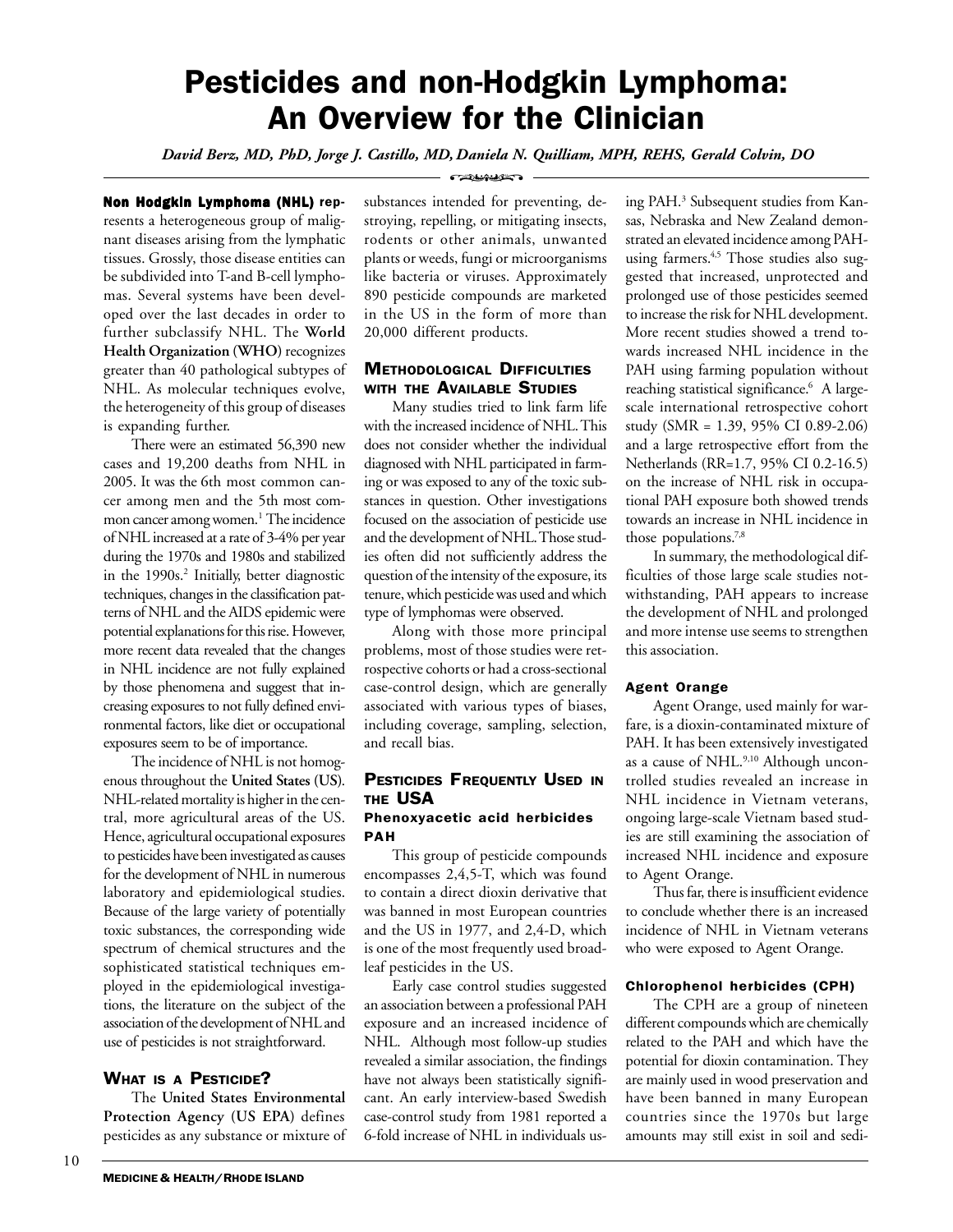ments even after the discontinuation of their use. Chlorophenols are still in use in several industries in the US. Most studies did identify a trend for increased NHL incidence in CPH exposed individuals without statistical significance and often large confidence intervals for the proposed association odds ratio.7,11 Another international project identified a not statistically significant trend for the development of NHL with prolonged CPH exposure.<sup>8</sup> In addition, a recently published German study suggested an increased incidence of CPH and indolent as well as aggressive lymphoma subtypes.<sup>12</sup>

In conclusion, CPHs are a less well studied group of pesticides. However, their structural similarity to PAH and the possibility for contamination with carcinogenic dioxins, makes them, in the light of the evidence, potential lymphomagenic substances.

#### Triazine pesticides

Atrazine, cyanazine and metribuzin are members of the triazine pesticide group. These chemicals were introduced in the 1950s and are used to control germinating weeds. Atrazine is one of the most heavily used herbicides in the US, used extensively in corn, citrus, nut, sugarcane, sorghum, and cotton cultivation. Its use was restricted in the 1990s but despite the restrictions it is still significantly utilized. A Kansas case-control study demonstrated a statistically significant association of agricultural atrazine use and increased NHL incidence (OR=2.7, 95% CI 1.2-5.9). Several subsequent studies demonstrated equivocal or contradictory results.13 A recent evaluation from the agricultural health study cohort, including 53,943 participants, could not establish an association of increased NHL incidence and agricultural atrazine use.14

In summary, atrazine has not been consistently associated with increased NHL incidence, whilst a synergistic effect with other pesticides, appears possible.

# Glyphosate

Glyphosate (and its trade product Roundup® ) is one of the most frequently used herbicides in the US. Although preclinical studies suggested an impact on the liver metabolism of prenatal rodents, a recent literature review concluded that glyphosate is not toxic to humans. Subsequent reports raised the concern that other compounds within the traded herbicide are more toxic than glyphosate itself.

One study from the Netherlands suggested an association of glyphosate exposure and hairy cell leukemia.7 Other studies could not establish such a relationship.<sup>11</sup> Further, the large scale prospective agricultural health study was not able to detect an association between NHL incidence and glyphosate exposure.<sup>15</sup>

In summary, at this time we feel that there is no sufficient evidence that glyphosate induces NHL in farmers.

#### Organochlorine Insecticides (OCI)

The OCIs are a heterogenous group of insecticides that encompass DDT, DDD among others. The OCIs exert their toxic effect by virtue of opening sodium channels and hence generating steady action potentials. Due to their long half-lives the OCIs have a strong tendency for bioaccumulation in adipose tissues. Most of the OCI compounds are banned in the US because laboratory studies on rodents revealed carcinogenicity.

OCIs have been investigated for their potential to increase NHL incidence, with lindane and DDT being the most widely studied compounds. Although an early study from Kansas with few lindane exposed cases showed an increase of NHL with lindane use in the agricultural setting (OR=6.1, 95% CI 1.3-29),<sup>8</sup> most subsequent studies demonstrated only non-statistically significant trends towards an increase in incidence of NHL with exposure to OCI.6,13 In conclusion, there is insufficient evidence at this time to determine if OCIs are associated with NHL.

# Organophosphate Insecticides (OPI)

OPIs are the most broadly used insecticides in the US. They were originally developed as byproducts of nerve-gas production in Nazi Germany. They function as neurotoxins by virtue of irreversibly inhibiting the enzyme acetylcholinesterase. The OPIs easily degrade with sunlight, prohibiting significant bioaccumulation. However, small amounts can be detected in food and drinking water.

Several studies have investigated the impact of OPIs on the development of NHL. The Nebraska study<sup>16</sup> and a Cana-

dian study<sup>6</sup> established a statistically significant increase in NHL incidence and the use of OPIs. Most other investigations established a similar trend, although the findings were not statistically significant.<sup>4,13</sup>

Overall, the OPI compounds can be regarded as potential culprits for lymphomagenesis.

#### Carbamates

The carbamates represent a heterogenous group of compounds that are used as herbicides and insecticides. They belong to the same class as the clinically used compounds neostigmine and rivastigmine, whose chemical structure is based on the natural alkaloid physostigmine.

A study from Nebraska described a statistically significant association of carbamate exposure and the development of NHL.16 Several later North American studies showed a positive association, which held statistical significance for only certain subclasses of carbamate insecticides and herbicides,<sup>16,17</sup> which were not statistically significantly associated with the development of NHL in other studies.

# Fungicides

Fungicides make up less than 10% of the pesticides used in the US. Association of fungicide use with the incidence of NHL in users has been studied over more than two decades. Although in a Canadian study<sup>6</sup> sulfur compound fungicides have been statistically significantly linked to an increased incidence of NHL, most other studies that studied sulfur compound and other fungicide use demonstrated either protective effects or lost statistical significance of an association when corrected for other pesticide use.<sup>11,17</sup>

# LYMPHOMA SUBTYPES

The inability of several of the above outlined studies to detect a statistically significant association between pesticide exposure and NHL development may partially be related to the fact that the incidence of NHL in general was examined as the outcome variable. As discussed previously, NHLs are a highly heterogeneous group of diseases. Even within the same subtype of NHL, the genetic profiles observed often vary widely. This prompts the question if lymphomas, harboring specific genetic abnormalities, are more likely to be associated with pesticide exposures than others.